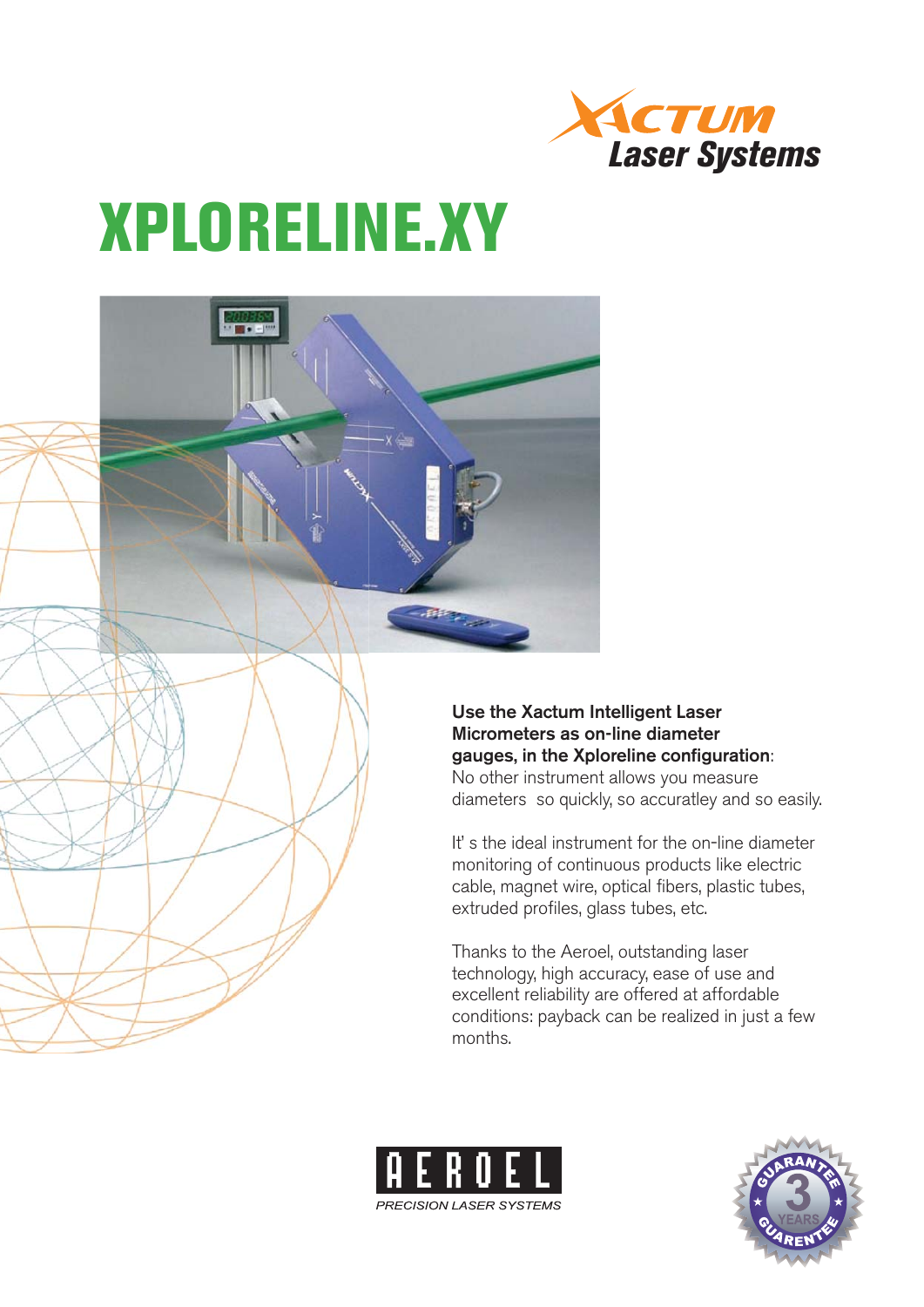# **The Xploreline.XY**

The XLS gauges are programmed with a dedicated software and are completed with a display unit and a remote control: using such a measuring "system" you can monitor the diameter on-line, measuring fast moving products very accurately, to achieve 100% check and to avoid any dimensional non-conformity.



# **Measuring modes**

The gauge is continuously reading the **Diameters Dx and Dx along two crossed axes** and the **Center Position of the product, Cx and Cy,** at a scan frequency of the gauge of 960 or 2400 Hz, depending on model. Each single scan reading is called **Single Scan Value**: the related measuring repeatability is specified in the gauge performance table and it is so good that any Single Scan Value can be considered to detect any flaw that turns into a diameter change. It is therefore possible to **look for small diameter changes**, having a minimum length which is depending upon the the scanning pitch. <sup>(2)</sup>

To improve the measuring repeatability or to filter small product irregularities, **it is possible to average some N consecutive Single Scan Values** and to get their average value, **Instant Value**; N is programmable by the user and can be as low as N=1, to make the Instant Values coincide with the Single Scan Values. The measuring repeatability of an Instant Value can be

computed by dividing the single scan repeatability by the square root of the number of averaged scans N.



In addition **it is also possible to consider a group o K** (3)

**consecutive Instant Values** and among them to take the **Maximum** and **Minimum** Values and to compute their **Average** Value (4) and the **Range**=Maximum-Minimum (5).

For instance the following values are computed and displayed: Dx, Dy, Dxy=(Dx+Dy)/2, Ovality=Dx-Dy, average Center Positions Cx and Cy, Davg, Dmax, Dmin, and Range=Dmax-Dmin (6).

By properly setting N and K it is possible to program the system to perform flaw detection or average diameter measurement or to measure other product dimensions that correspond to maximum and minimum values.



# **Exclusive Aeroel features**



- The scanning motor based on the **Fluid Dynamic Bearing technology,** without ball bearing <sup>(1)</sup> works perfectly, with no wear.
- **The NO-VAR option** allows you to automatically compensate for the expansion of the part when room temperature changes. The user only needs to program the proper coefficient of thermal expansion of the part.
- **The Web Server** allows you to connect the sensor through the Ethernet line to any Internet browser and "see it" as a website, where you can view the measures, set-up and program the gauge and even display the video signal (light pulse).

# **Types of measurements**

**It measures the diameter D and the position C of the Center of the part**, from the Center of the mesuring field.

The part can be **opaque or transparent.**



# **System configuration**

#### **The Xploreline.XY system is composed by:**

- a dual axis Xactum gauge, XLS13XY or XLS35XY type
- Xploreline.XY software pre loaded in the gauge
- DM-100 multi-colour LED display
- universal power supply
- an I.R. Remote Control
- connecting cable L=5m, between gauge and display

#### **Some optional accessories which are available:**

- telescopic stand for the laser gauge
- dust protective brackets for the gauge
- extension cables
- Hand-held programming terminal
- GageXcom software for PC communication
- PC Software for networking

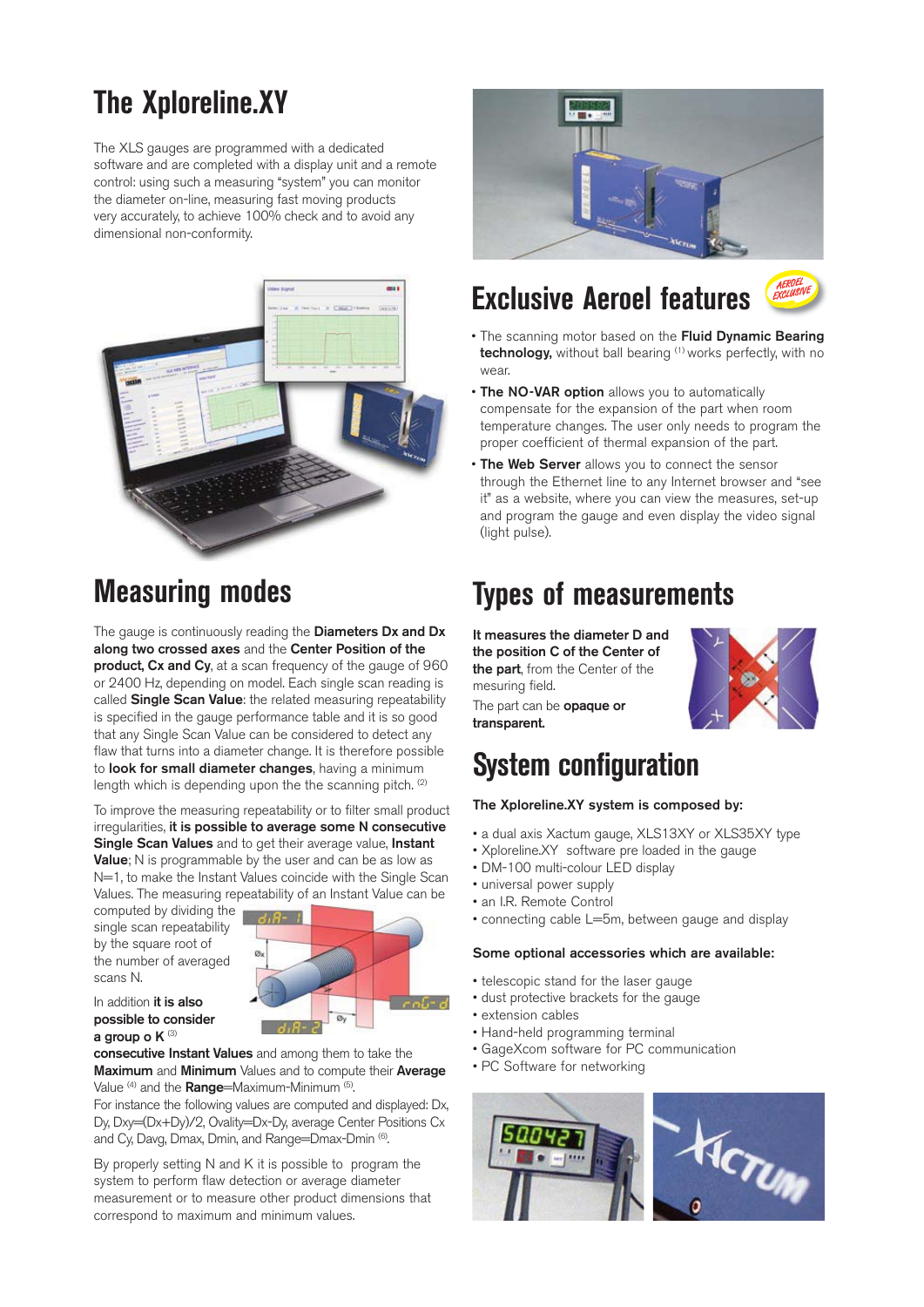# **The Blistbuster Software**

The Xploreline.XY software includes a measuring feature that can be very useful to check the **diameter smoothness** of a continuous product (for instance magnet wire) and to detect a very special type of **recurrent flaws**, commonly called "**Blisters**".



The "**Blistbuster**" function has been designed to detect and to "measure" such type of flaws, with new and dedicated numerical parameters: the algorithm is based on statistical assumptions so a quite long section of wire msut be checked, including a rather high number of flaws. **It is impossible to detect any single flaw or to measure its real dimensions, unless the flaw length be longer than the scanning pitch**. (2)

# **Measurement examples**

**Measuring the average diameter and looking for flaws**: set  $N=1$  and K large enough to smooth the diameter readings.  $(7)$ 



#### **Measuring the wire diameter and ovality**:

the product twisting improves the accuracy



#### **Checking corrugated product**:

the peak values and the waviness can be detected.



# **Display and remote control**

#### **Multicolour LED**

**display** to show the measured values and to allow system programming through the IR remote control. The measured and programmed data can be scrolled on the



display by using the remote control or the SET key on the display panel.

It is possible to save in memory, in a **Product Library**, up to 1000 different sets of programmed parameters, each one for the specific part to be checked.

The display color will change into the color corresponding to the tolerance status of the shown variable (**green, orange or red**).

The display unit includes **4 programmable alarm output lines** to drive additional external devices.

**Optional analog output,**  $\pm$ **10V proportional to the** diameter deviation from the nominal set point (8)

Simple and quick **programming using the remote control** keys and the messages on the display.

**Offset function** for user re-mastering.

**Imput lines for meter counting/resetting pulses**, to compute and display the product length

**Selectable Measuring Unit inch/mm** and Resolution (to 0.01 μm / 1x10-6 inch). (9)

# **PC interface**

An **external/remote computer** can be connected to the system through the **Ethernet/RS232** interface, to **program the system or to get the measured data**. The Ethernet line is very useful to network several systems.

The **Web Server** allows you to connect the sensor through the Ethernet line to any Internet browser and "see it" as a website

It is possible to use the RS232 port in VT100 emulation mode, which makes it possible the connection of the system to a PC using the **Windows** (10) **Hyperterminal** program or to a hand-held programming terminal.

| $\frac{ax - ay}{x+13xy}$<br><b>STATE</b><br><b>Select</b><br>ш<br><b>Service</b><br>ш<br>-<br>٠<br>÷<br>m<br>٠<br>-<br>- 11<br>в<br>÷<br>-<br>$-1$<br><br>-<br><br>. . | $-$<br>$rac{1}{2}$<br>and cars.<br>$-1$<br>42<br><b>ACA</b><br>w<br>w<br>u<br><b>SILLER</b><br>1.741414141444 |
|------------------------------------------------------------------------------------------------------------------------------------------------------------------------|---------------------------------------------------------------------------------------------------------------|
| $\sim$<br>×<br>۰<br>۰<br>-<br><br>-                                                                                                                                    | <b>DECK A</b><br>statistic state where the<br>٠<br>$-14$<br>Call tour<br><b>Printed and Council Columns</b>   |

Using the optional **GageXcom software** provided by Aeroel, you can use **Excel** (10) spread-sheets to set-up the system and to get all measured results: you can write your own applications by writing suitable Excel Macros

and using standard Excel functions to process data.

(1) Available only on the 480 Hz scanners.

(2) The scanning pitch is given by th eline speed divided by the gauge scanning frequency

(3) K is programmable by the user: its minimumm value is 4 for the 480 Hz gauges or 16 for the 1200 Hz gauges.

(4) The Average Value is the result of an average over N x K Instant values.

(5) The Max, Min, Avg and Range Values, computed over a group of K Instant Values, are called Extreme Values.

(6) The Dmax and Dmin values are the maximum and minimum value over K Instant values of Dx or Dy.

(7) The length of the shortest flaw which can be detected is given by th eline speed divided by the gauge scanning frequency

(8) When the analog output is used, 2 output lines only are available.

(9) Due to the display limitations, the 6 most significant digits only are shown; the full resolution is anyway available using the serial output ports.

(10) Windows and Excel are registered trademarks of Microsoft Corporation